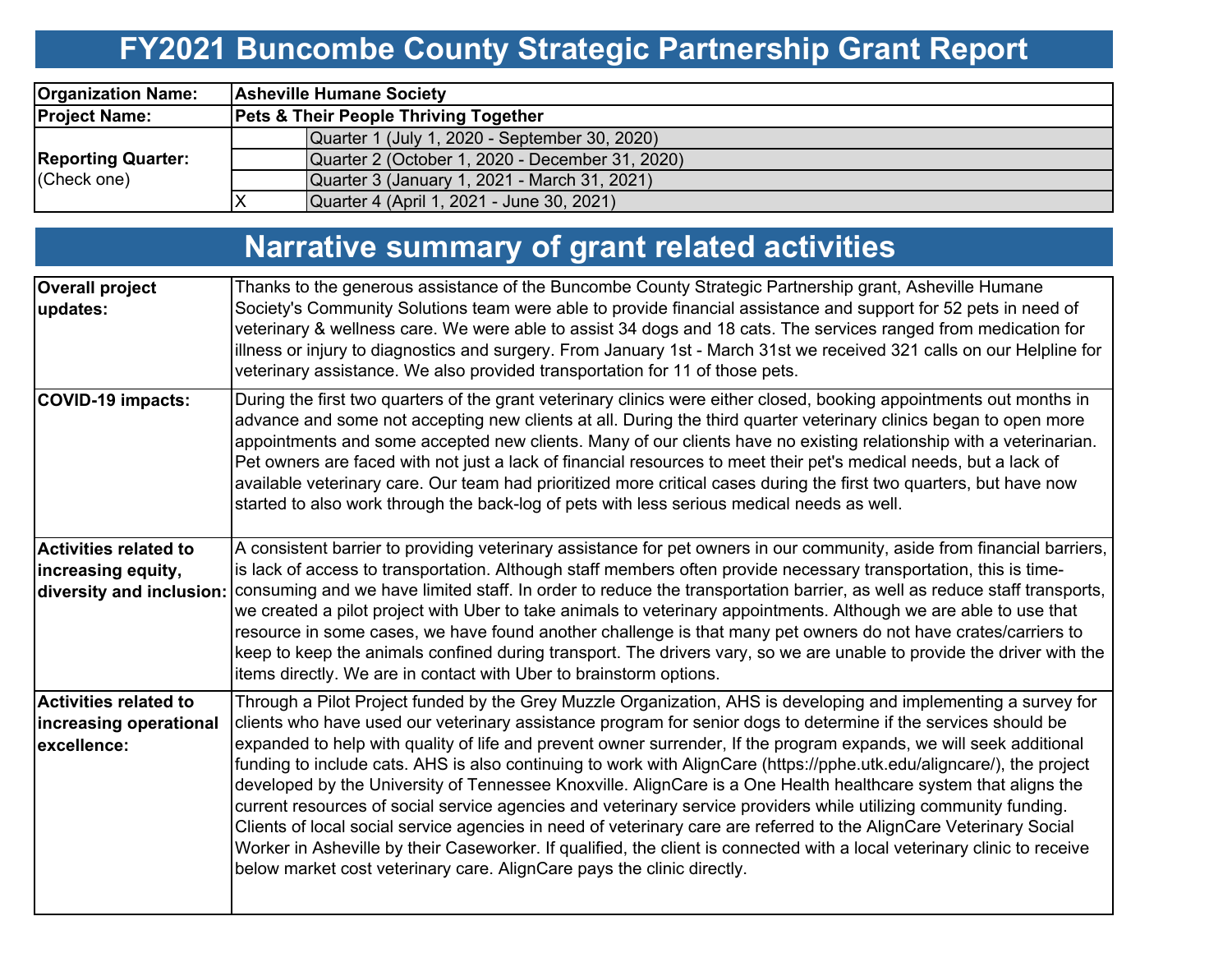### **FY2021 Buncombe County Strategic Partnership Grant Report**

| <b>Organization Name:</b>                | <b>Asheville Humane Society</b>                  |  |  |  |  |  |
|------------------------------------------|--------------------------------------------------|--|--|--|--|--|
| <b>Project Name:</b>                     | <b>Pets &amp; Their People Thriving Together</b> |  |  |  |  |  |
| <b>Reporting Quarter:</b><br>(Check one) | Quarter 1 (July 1, 2020 - September 30, 2020)    |  |  |  |  |  |
|                                          | Quarter 2 (October 1, 2020 - December 31, 2020)  |  |  |  |  |  |
|                                          | Quarter 3 (January 1, 2021 - March 31, 2021)     |  |  |  |  |  |
|                                          | Quarter 4 (April 1, 2021 - June 30, 2021)        |  |  |  |  |  |

### **Progress toward annual goals**

|                                                | Please only include new data for the specific quarter |                  |                  |                  |                  |                                          |
|------------------------------------------------|-------------------------------------------------------|------------------|------------------|------------------|------------------|------------------------------------------|
| <b>Measure</b>                                 | <b>Annual Goal</b>                                    | <b>Quarter 1</b> | <b>Quarter 2</b> | <b>Quarter 3</b> | <b>Quarter 4</b> | <b>Progress</b><br>toward Annual<br>Goal |
| # of Helpline calls requesting veterinary      |                                                       |                  |                  |                  |                  |                                          |
| assistance                                     | .500                                                  | 299              | 362              | 321              |                  | 982                                      |
| # of pets provided veterinary assistance with  |                                                       |                  |                  |                  |                  |                                          |
| funds from this grant                          | 100                                                   | 28               | 41               | 52               |                  | 121                                      |
| # of pet surrenders to the Buncombe Animal     |                                                       |                  |                  |                  |                  |                                          |
| Shelter prevented by vet assistance from grant | 80                                                    | 28               | 41               | 49               |                  | 118                                      |
|                                                |                                                       |                  |                  |                  |                  |                                          |

#### **Comments:**

The three pets who who were not included in the owner surrender prevention were pets who were ultimately euthanized due to severity of the condition, the inability to prevent suffering and/or the prognosis.